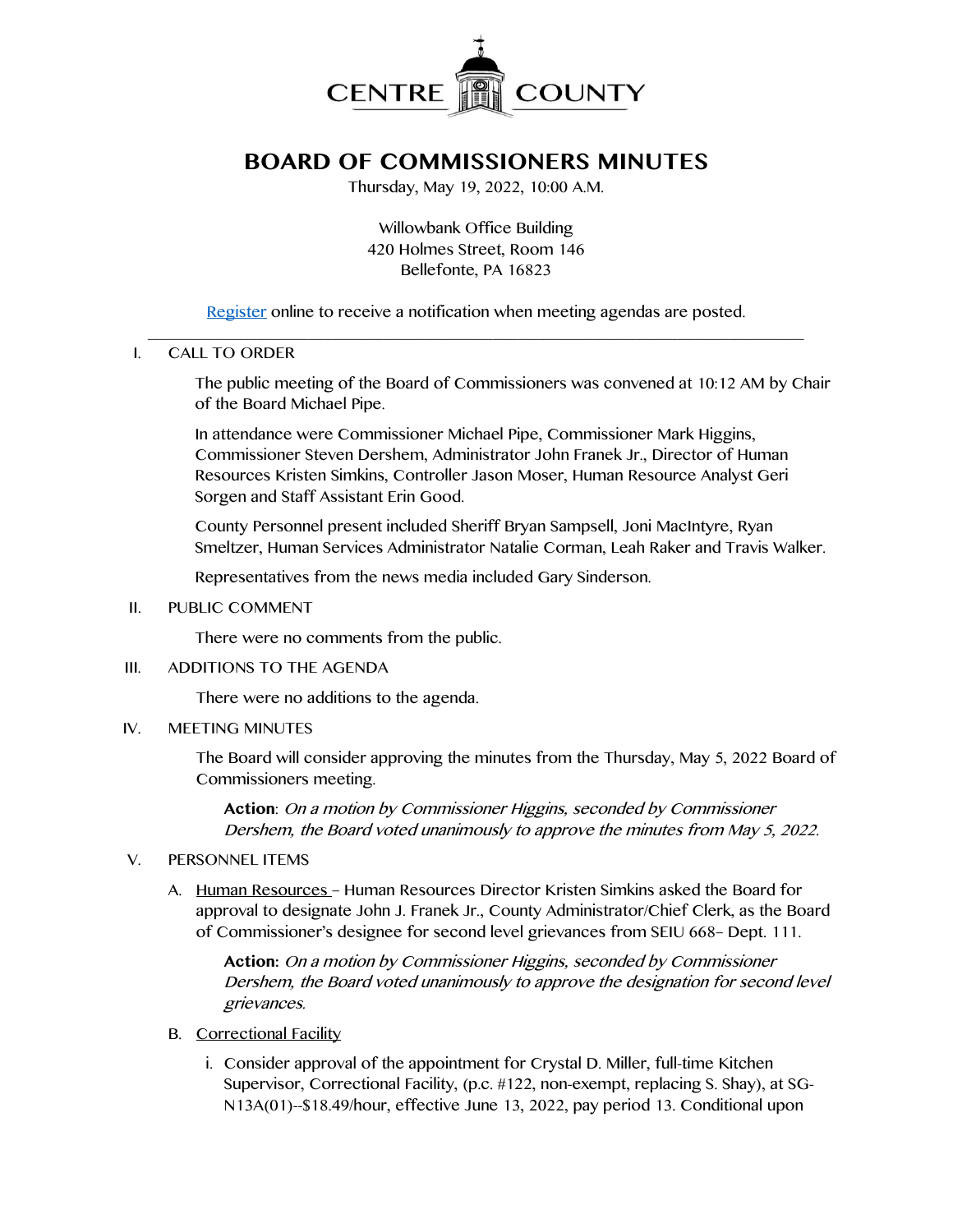satisfactory completion of pre-employment requirements. Salary budget savings for 2022 \$10,021, annualized salary impact for 2023 \$8,258 - Dept. 333.

- ii. Consider approval of the personnel requisition for full-time Corrections Officer, Correctional Facility, (p.c. #69, non-exempt, replacing C. Reams), at SG-N10, effective retro to May 5, 2022, pay period 10 – Dept. 333.
- iii. Consider approval of the personnel requisition for full-time Corrections Officer, Correctional Facility, (p.c. #20, non-exempt, replacing P. Stagi), at SG-N10, effective retro to May 16, 2022, pay period 11 – Dept. 333.
- iv. Consider approval of the personnel requisition for full-time Corrections Officer, Correctional Facility, (p.c. #94, non-exempt, replacing D. Keith), at SG-N10, effective retro to May 16, 2022, pay period 11 – Dept. 333.
- v. Consider approval of a check for Educational Program Support in the amount of \$2,225.50 (\$4,451 total amount) for Danielle Fox, Mental Health Counselor, Correctional Facility, (p.c. #138), for satisfactory completion of spring 2022 course – Dept. 333.
- vi. Consider approval of the addition of Juneteenth to the Holiday schedule for Corrections Officers, pending approval by SEIU PSSU Local 668 of side letter of Agreement – Dept. 333.

**Action:** On a motion by Commissioner Higgins, seconded by Commissioner Dershem, the Board voted unanimously to approve the Correctional Facility items ivi.

C. Financial Management – Joni MacIntyre Chief Financial Officer asked the Board for approval of the adjustment of the accrual start date for Lisa Kerns, Procurement Contract Analyst, Financial Management, by 3 years, 1 month, and 4 days, for prior service with the County– Dept. 113.

**Action:** On a motion by Commissioner Higgins, seconded by Commissioner Dershem, the Board voted unanimously to approve the adjustment in accrual start date for Lisa Kerns.

- D. Human Services
	- i. Aging
		- 1. Human Services Administrator Natalie Corman asked the Board for the following items: Acknowledge the separation of Dana Gregg, Ombudsman/Apprise Coordinator-Aging Care Manger 2 (80), Aging, (p.c. #07, non-exempt), effective May 13, 2022, pay period 11. Director Quentin Burchfield requests that Ms. Gregg's sick accruals be paid out – Dept. 521.
		- 2. Consider approval of the personnel requisition for full-time Ombudsman/Apprise Coordinator-Aging Care Manger 2 (80), Aging, (p.c. #07, non-exempt, replacing D. Gregg), at SG-N12, effective retro to May 9, 2022, pay period 11 – Dept. 521.

**Action:** On a motion by Commissioner Higgins, seconded by Commissioner Dershem, the Board voted unanimously to approve the Office of Aging items 1-2.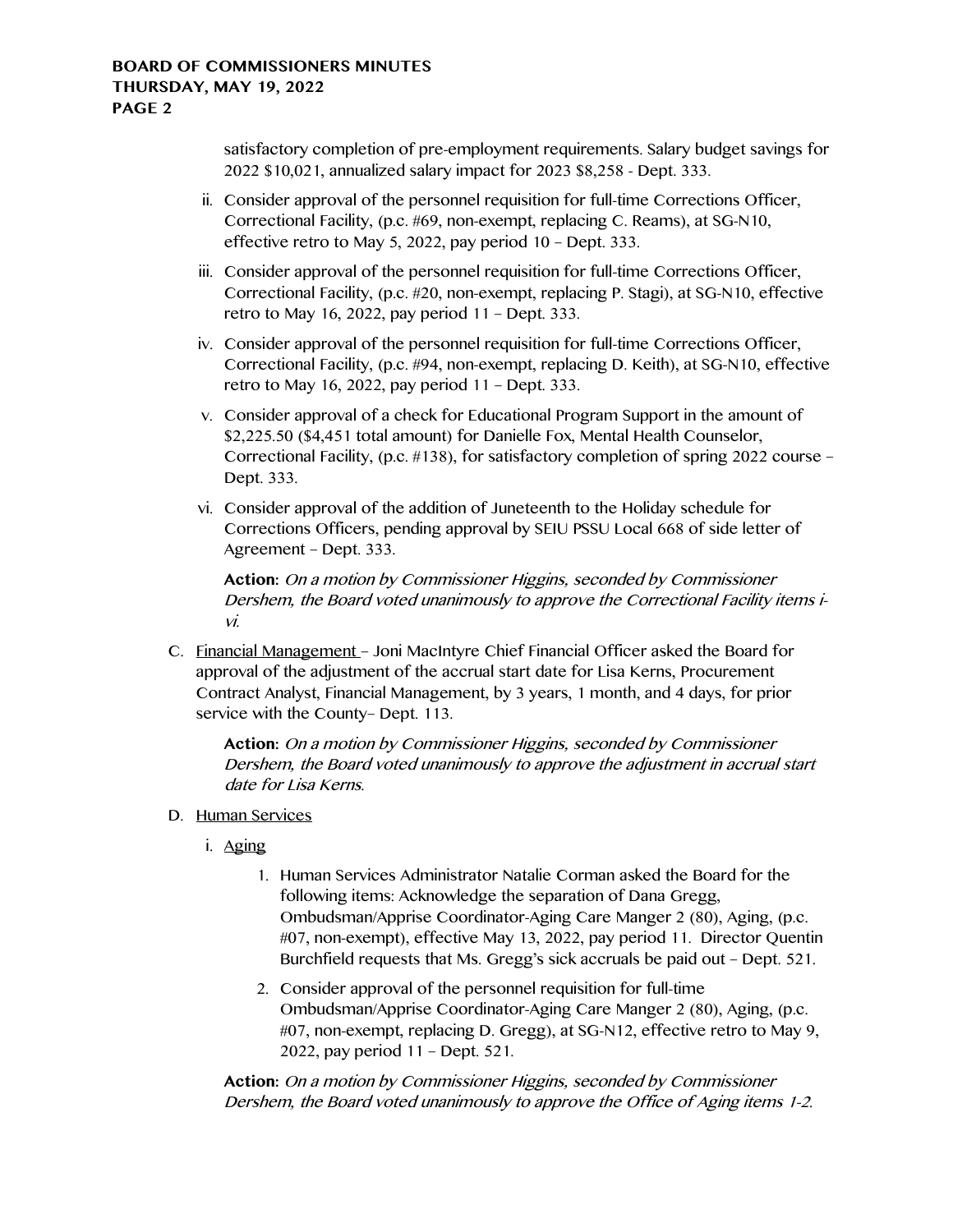## **BOARD OF COMMISSIONERS MINUTES THURSDAY, MAY 19, 2022 PAGE 3**

ii. Children & Youth Services

Leah Raker asked the Board to approve the following items:

- 1. Consider approval of the promotion/change in title for Marissa Greene, from full-time Caseworker 2, C&YS, (p.c. #09, non-exempt), at SG-N13B(02)-- \$18.84/hour to full-time Caseworker 3, C&YS, (p.c. #47, non-exempt, replacing L. Lynch), at SG-N15A(01)--\$20.27/hour, effective May 22, 2022, pay period 12. Salary budget savings for 2022 \$10,718, annualized salary savings for 2023 \$4,700 - Dept. 511.
- 2. Consider approval of the promotion/change in title for Kaylyn Nero, from full-time Caseworker 2, C&YS, (p.c. #26, non-exempt), at SG-N13C(03)-- \$19.20/hour to full-time Caseworker 3, C&YS, (p.c. #27, non-exempt, replacing R. Cain), at SG-N15A(01)--\$20.27/hour, effective May 22, 2022, pay period 12. Salary budget savings for 2022 \$27,010, annualized salary savings for 2023 \$12,948 - Dept. 511.
- 3. Consider approval of the promotion/change in title for Letasha Tedrow, from full-time Caseworker 2, C&YS, (p.c. #10, non-exempt), at SG-N13E(05)-- \$19.92/hour to full-time Caseworker 3, C&YS, (p.c. #54, non-exempt, new), at SG-N15B(02)--\$20.66/hour, effective May 22, 2022, pay period 12. Salary budget impact for 2022 \$22,804, annualized salary impact for 2023 \$39,527 - Dept. 511.
- 4. Consider approval of the personnel requisition for full-time Department Clerk 3 (75), C&YS, (p.c. #50, non-exempt, replacing P. Donahay), at SG-N08, effective retro to May 3, 2022, pay period 10 – Dept. 511.
- 5. Consider approval of the personnel requisition for full-time Fiscal Technician, C&YS, (p.c. #49, non-exempt, replacing M. Cowher), at SG-N11, effective retro to May 10, 2022, pay period 11 – Dept. 511.
- 6. Consider approval of the personnel requisition for full-time Caseworker 1, C&YS, (p.c. #37, non-exempt, replacing J. Yi), at SG-N11, effective retro to May 10, 2022, pay period 11 – Dept. 511.
- 7. Consider approval of the personnel requisition for full-time Caseworker 1, C&YS, (p.c. #09, non-exempt, replacing M. Greene), at SG-N11, effective retro to May 10, 2022, pay period 11 – Dept. 511.
- 8. Consider approval of the personnel requisition for full-time Caseworker 1, C&YS, (p.c. #26, non-exempt, replacing K. Nero), at SG-N11, effective retro to May 10, 2022, pay period 11 – Dept. 511.
- 9. Consider approval of the personnel requisition for full-time Caseworker 1, C&YS, (p.c. #10, non-exempt, replacing L. Tedrow), at SG-N11, effective retro to May 10, 2022, pay period 11 – Dept. 511.
- 10. Consider approval of the personnel requisition for on-call/occasional Senior Advisor, C&YS, (p.c. #55, non-exempt, new), at SG-N11, effective May 23, 2022, pay period 12 – Dept. 511.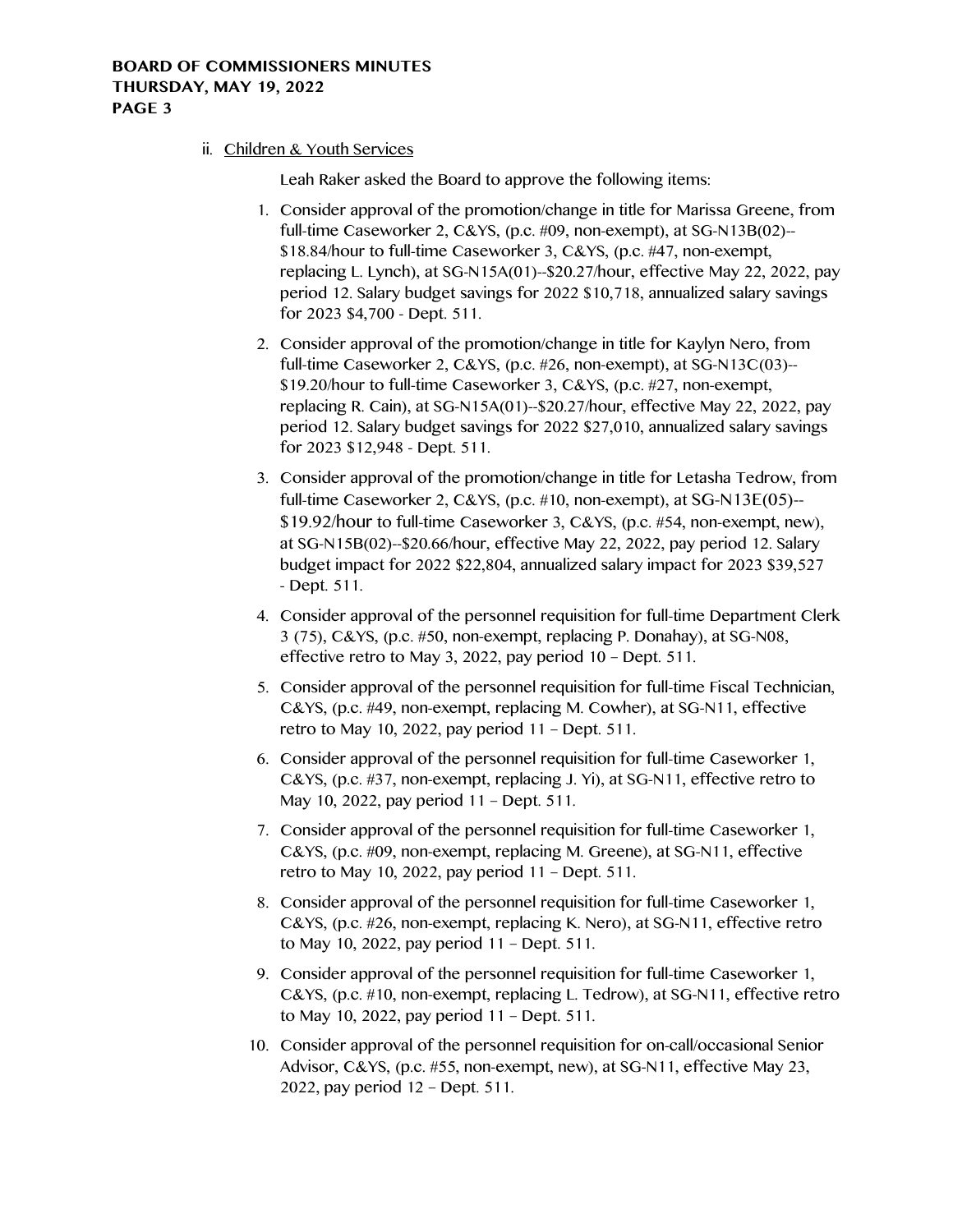**Action:** On a motion by Commissioner Higgins, seconded by Commissioner Dershem, the Board voted unanimously to approve the C&YS 1-10.

iii. MH/ID/EI – Human Services Administrator Natalie Corman asked the Board for approval of the appointment for Nicholas W. Henning, full-time Caseworker 1, MH/ID/EI, (p.c. #18, non-exempt, replacing T. Hess), at SG-N10A(01)--\$16.16/hour, effective May 31, 2022, pay period 12. Conditional upon satisfactory completion of pre-employment requirements. Salary budget savings for 2022 \$27,258, annualized salary savings for 2023 \$18,681 - Dept. 561.

**Action:** On a motion by Commissioner Higgins, seconded by Commissioner Dershem, the Board voted unanimously to approve the appointment for Nicholas Henning.

E. Public Defender

Human Resource Director Kristen Simkins asked the Board for approval of the following:

- i. Acknowledge the separation of Justin Carpenter, Assistant Public Defender, Public Defender, (p.c. #04, exempt), effective May 27, 2022, pay period 12. Chief Public Defender David Crowley requests that Mr. Carpenter's sick accruals be paid out – Dept. 132.
- ii. Consider approval of the personnel requisition for full-time Assistant Public Defender, Public Defender, (p.c. #04, exempt, replacing J. Carpenter), at SG-S54, effective retro to May 16, 2022, pay period 11 – Dept. 132.

**Action:** On a motion by Commissioner Higgins, seconded by Commissioner Dershem, the Board voted unanimously to approve the Public Defender items i-ii.

# VI. REPORT ON JUDICIAL PERSONNEL ITEMS

#### Probation

- i. President Judge Pamela Ruest has approved the personnel requisition for full-time Correctional Parole Officer-PO2, Probation, (p.c. #06, non-exempt, replacing A. Delker), at SG-N15, effective May 10, 2022, pay period 11 – Dept. 301.
- ii. President Judge Pamela Ruest has approved the personnel requisition for full-time Probation Officer 1, Probation, (p.c. #25, non-exempt, replacing D. Shaw), at SG-N13, effective May 17, 2022, pay period 11 – Dept. 301.

#### VII. REPORT ON ROW OFFICE PERSONNEL ITEMS

Sheriff – Sheriff Bryan Sampsel has approved the personnel requisition for full-time Department Clerk 3 (75), Sheriff, (p.c. #47, non–exempt, replacing R. Schenck), at SG-N08, effective May 11, 2022, pay period 11 – Dept. 211.

# VIII. NON-PERSONNEL ITEMS

A. Commissioners – Consider approval of Commissioner Mark Higgins to serve as Centre County Representative or proxy for voting during the 2022 Annual Contributors Meeting for SEDA Foundation, Inc. – Dept. 817.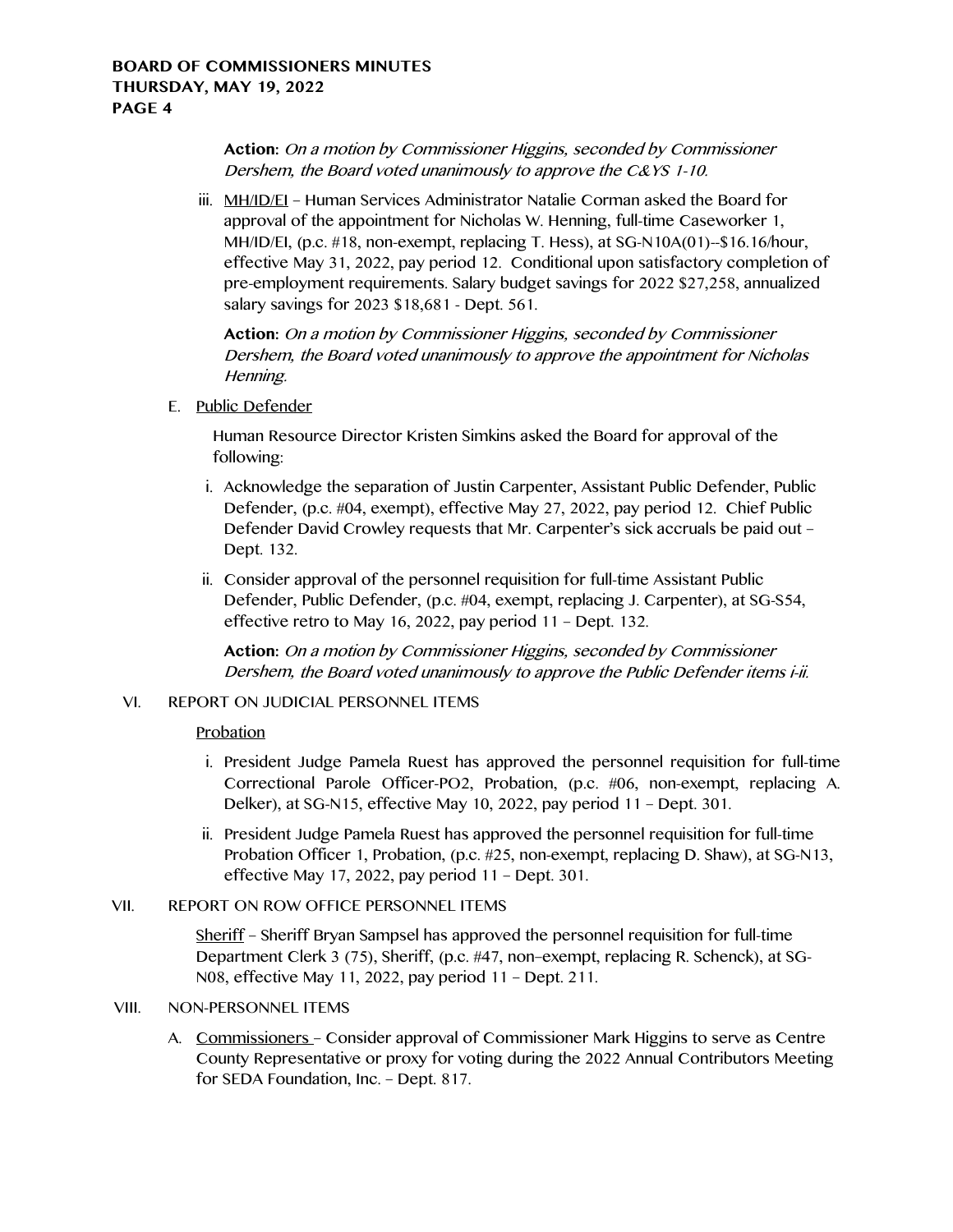**Action:** On a motion by Commissioner Higgins, seconded by Commissioner Dershem, the Board voted unanimously to approve the Representative or proxy for voting.

IX. AUTHORITIES, BOARDS AND COMMISSIONS

| <b>ABC</b>                    | <b>Name</b>   | <b>Action</b>  | Term                               |
|-------------------------------|---------------|----------------|------------------------------------|
| SEDA-COG Board of<br>Trustees | Thaddeus Will | Re-Appointment | April 27, 2022 - April<br>23, 2025 |

**Action:** On a motion by Commissioner Higgins, seconded by Commissioner Dershem, the Board voted unanimously to approve the ABC Re-Appointment.

X. BUDGET REVISION

A. Financial Management – Joni MacIntyre asked the Board to approve the budget revision to reconcile assets for the 2021 audit and purchase orders for 2021-2022 – Dept. 113.

| <b>TRANSFER FROM</b> |       |               |                     | <b>TRANSFER TO</b> |       |                  |
|----------------------|-------|---------------|---------------------|--------------------|-------|------------------|
| Dept.                | Acct. | <b>Amount</b> | <b>Description</b>  | Dept.              | Acct. | <b>Amount</b>    |
| 281                  | 59901 | \$24,254.49   | Department True Ups | 129                | 99911 | \$24,254.49      |
| 501                  | 59901 | \$74,760.72   | Department True Ups | 129                | 99912 | \$74,760.72      |
| 511                  | 59901 | \$179,083.00  | Department True Ups | 129                | 99913 | \$179,082.93     |
| 521                  | 59901 | \$43,722.57   | Department True Ups | 129                | 99914 | \$43,722.57      |
| 561                  | 59901 | \$362.75      | Department True Ups | 129                | 99915 | \$362.75         |
| 562                  | 59901 | \$977.00      | Department True Ups | 129                | 99917 | \$977.00         |
| 129                  | 99901 | \$51,789.20   | Department True Ups | 354                | 59901 | \$51,789.20      |
| 971                  | 99965 | \$62,444.00   | Department True Ups | 634                | 59951 | \$62,443.57      |
| 129                  | 79410 | \$237,000.00  | Line Item True Ups  | 501                | 67301 | \$425,000.00     |
|                      |       |               | Line Item True Ups  | 501                | 42117 | $-$ \$425,000.00 |
|                      |       |               | Line Item True Ups  | 113                | 65330 | \$85,500.00      |
|                      |       |               | Line Item True Ups  | 143                | 66101 | \$12,500.00      |
|                      |       |               | Line Item True Ups  | 155                | 65110 | \$750.00         |
|                      |       |               | Line Item True Ups  | 212                | 65301 | \$69,000.00      |
|                      |       |               | Line Item True Ups  | 256                | 65110 | \$7,500.00       |
|                      |       |               | Line Item True Ups  | 305                | 67301 | \$55,500.00      |
|                      |       |               | Line Item True Ups  | 821                | 65213 | \$750.00         |
|                      |       |               | Line Item True Ups  | 880                | 67110 | \$21,500.00      |
|                      |       |               | Line Item True Ups  | 212                | 42900 | $-$7,500.00$     |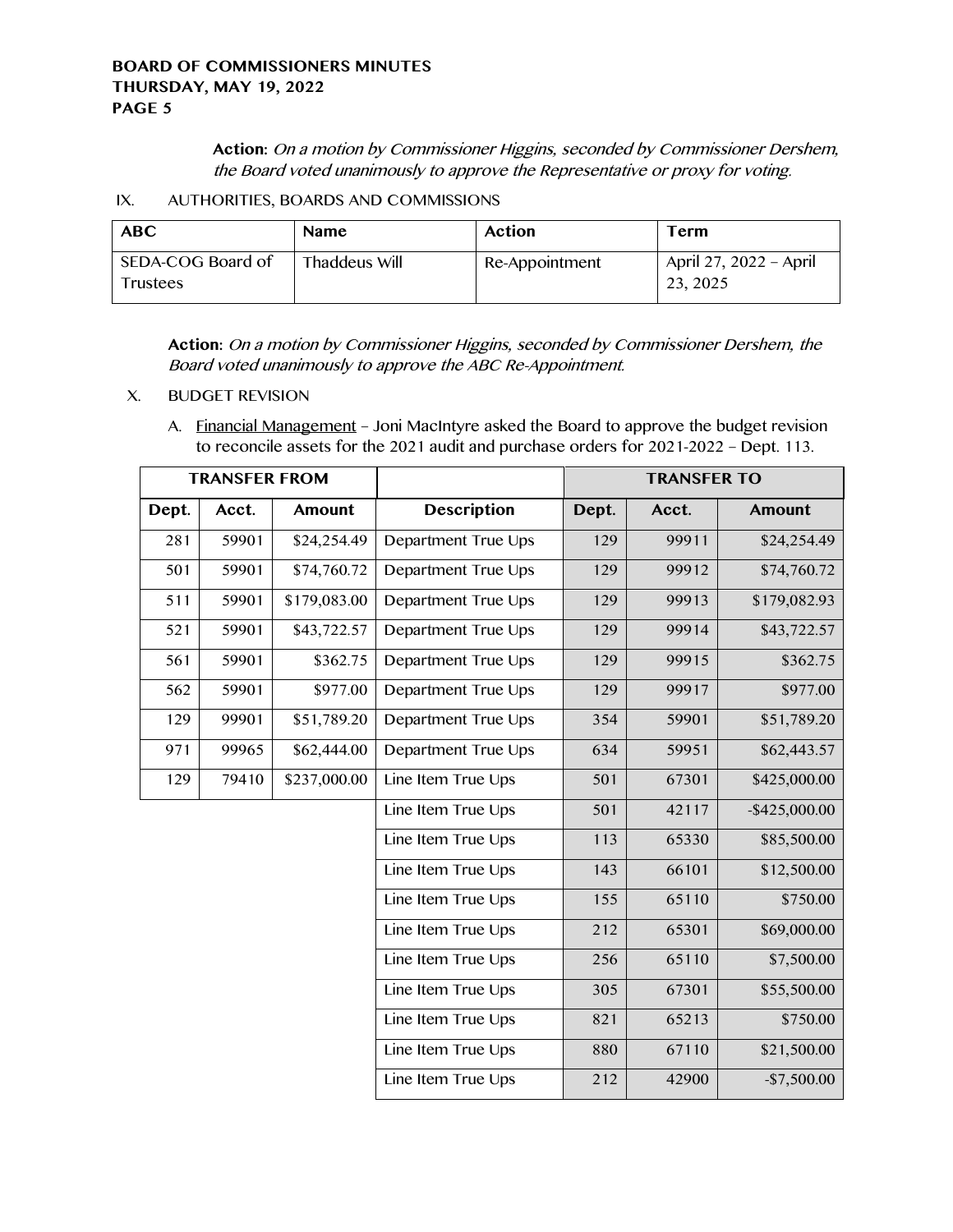## **BOARD OF COMMISSIONERS MINUTES THURSDAY, MAY 19, 2022 PAGE 6**

| 212 | 43110 | $-$ \$8,500.00 |
|-----|-------|----------------|
| 121 | 66310 | \$357.38       |
| 151 | 66310 | \$243.80       |
| 161 | 66310 | \$37.90        |
| 161 | 66311 | \$15.30        |
| 211 | 66310 | \$326.49       |
| 211 | 66311 | \$143.96       |
| 221 | 66310 | \$183.98       |
| 251 | 66310 | \$241.45       |
| 253 | 66310 | \$21.43        |
| 333 | 66310 | \$1,177.17     |
| 354 | 66310 | \$48.68        |
| 121 | 44801 | $-$ \$357.38   |
| 151 | 44801 | $-$ \$243.80   |
| 161 | 44801 | $-$ \$53.20    |
| 211 | 44801 | $-$470.45$     |
| 221 | 44801 | $-$183.98$     |
| 251 | 44801 | $-$ \$241.45   |
| 253 | 44801 | $-$ \$21.43    |
| 333 | 44801 | $-$1,177.17$   |
| 354 | 44801 | $-$ \$48.68    |
|     |       |                |

**Action:** On a motion by Commissioner Higgins, seconded by Commissioner Dershem, the Board voted unanimously to approve the Budget Revisions.

### XI. CONSENT AGENDA

#### XII. LETTER OF SUPPORT

Administrator John Franek Jr. asked the Board to approve a letter of support for Borough of State College and their grant request through the U.S. Department of Transportation Rural Surface Transportation Grant Program to advance the State College Next Era PSU: Pedestrian Safety and Universal Accessibility Initiative.

**Action:** On a motion by Commissioner Higgins, seconded by Commissioner Dershem, the Board voted unanimously to approve the letter of support.

## XIII. EXECUTIVE SESSION REPORT

Administrator John Franek Jr. reported an Executive Session was held on May 18 from 3:10 to 4:48 PM to discuss personnel matters.